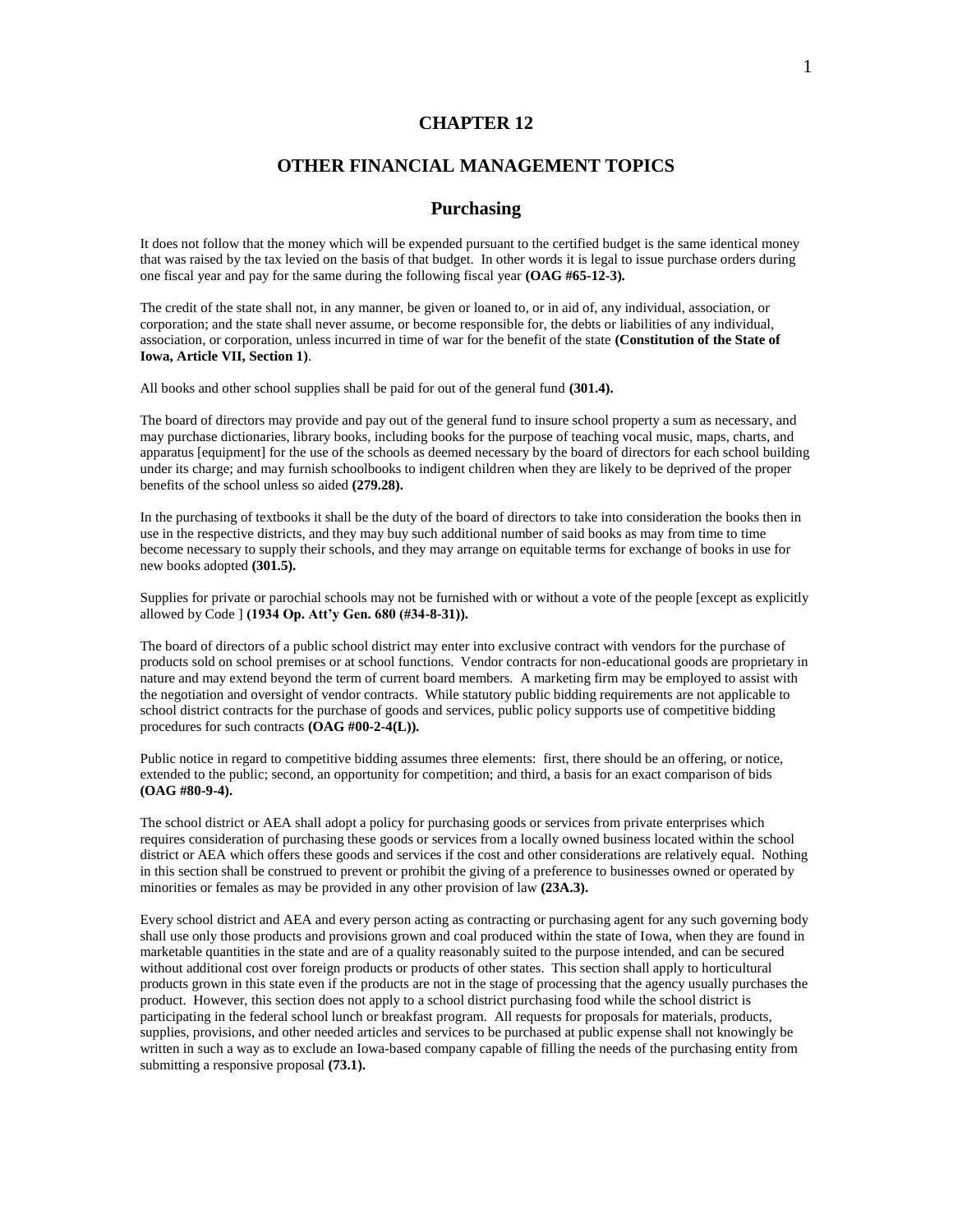An officer or person who is connected with, or is a member, agent, representative of the board of a school district or AEA who fails to give preference as required in chapter 73 is guilty of a simple misdemeanor. Each separate case of failure to give preference is a separate offense **(73.5).**

It shall be unlawful for any school district or AEA board to purchase or use any coal, except that mined or produced within the state by producers who are, at the time such coal is purchased and produced, complying with all the workers' compensation and mining laws of the state. The provisions of this section shall not be applicable if coal produced within the state cannot be procured of a quantity or quality reasonably suited to the needs of such purchaser, nor if the equipment now installed is not reasonably adapted to the use of coal produced within the state, nor if the use of coal produced within the state would materially lessen the efficiency or increase the cost of operating such purchaser's heating or power plant, nor to mines employing miners not now under the provisions of the workers' compensation Act or who permit the miners to work in individual units in their own rooms **(73.6).**

Any contract entered into or carried out in whole or in part, in violation of the provisions of section 73.6, shall be void and the contract or any claim growing out of the sale, delivery, or use of the coal specified in the contract, shall be unenforceable in any court. In addition to any other proper party or parties, any unsuccessful bidder at a letting provided for in section 73.6 shall have the right to maintain an action in equity to prevent the violation of the terms of section 73.6 **(73.9).**

If it is determined by the attorney general that any provision of chapter 73 on preferences would cause denial of funds or services from the United States government which would otherwise be available, or would otherwise be inconsistent with requirements of federal law, such provision shall be suspended, but only to the extent necessary to prevent denial of such funds or services or to eliminate the inconsistency with federal requirements **(73.11).**

All requests hereafter made for bids and proposals for materials, products, supplies, provisions and other needed articles to be purchased at public expense, shall be made in general terms and by general specifications and not by brand name, trade name or other individual mark. All such requests and bids shall contain therein a paragraph in easily legible print, reading as follows: "By virtue of statutory authority, a preference will be given to products and provisions grown and coal produced within the state of Iowa" **(73.2(1)).**

Notwithstanding any provision of law or rule relating to competitive bidding procedures, every agency, department, commission, board, committee, officer or other governing body of the state shall purchase goods and services supplied by small businesses and targeted small businesses in Iowa. In addition to the other provisions of this section relating to procurement contracts for targeted small businesses, all purchasing authorities shall assure that a proportionate share of small businesses and targeted small businesses identified under the uniform small business vendor application program of the economic development authority are given the opportunity to bid on all solicitations issued by agencies and departments of state government **(73.16(1)).**

A community college, AEA, or school district shall establish a procurement goal from certified targeted small businesses, identified pursuant to section 10A.104(8), of at least ten percent [10%] of the value of anticipated procurements of goods and services including construction, but not including utility services, each fiscal year **(73.16(2)"c"(3)).** Of the total value of anticipated procurements of goods and services, an additional goal shall be established to procure at least forty percent [40%] from minority-owned businesses, and forty percent [40%] from female-owned businesses **(73.16(2)"d").**

The director of the Department of Inspections and Appeals or designees of the director shall establish by rule standards and procedures for certifying that targeted small businesses are eligible to participate in the procurement program established in sections 73.15 through 73.21. The procedure for determination of eligibility shall not include selfcertification by a business. The director shall maintain a current directory of targeted small businesses that have been certified pursuant to this subsection **(10A.104(8)).**

An AEA shall on a quarterly basis, and a school district shall on an annual basis, review the AEA's or school district's anticipated purchasing requirements. An AEA or school district shall notify the department of education, which shall report to the economic development authority, of their anticipated purchases and recommended procurements with unit quantities and total costs for procurement contracts designated to satisfy the targeted small business procurement goal not later than August 15 of each fiscal year and quarterly thereafter, except that school districts shall report annually **(73.17).**

The administrator of each AEA and the superintendent of each school district releasing a solicitation for bids or request for proposal under the targeted small business procurement goal program shall consult a directory of certified targeted small businesses produced by the economic development authority that lists all certified targeted small business by category of goods or services provided prior to or upon release of the solicitation and shall send a copy of the request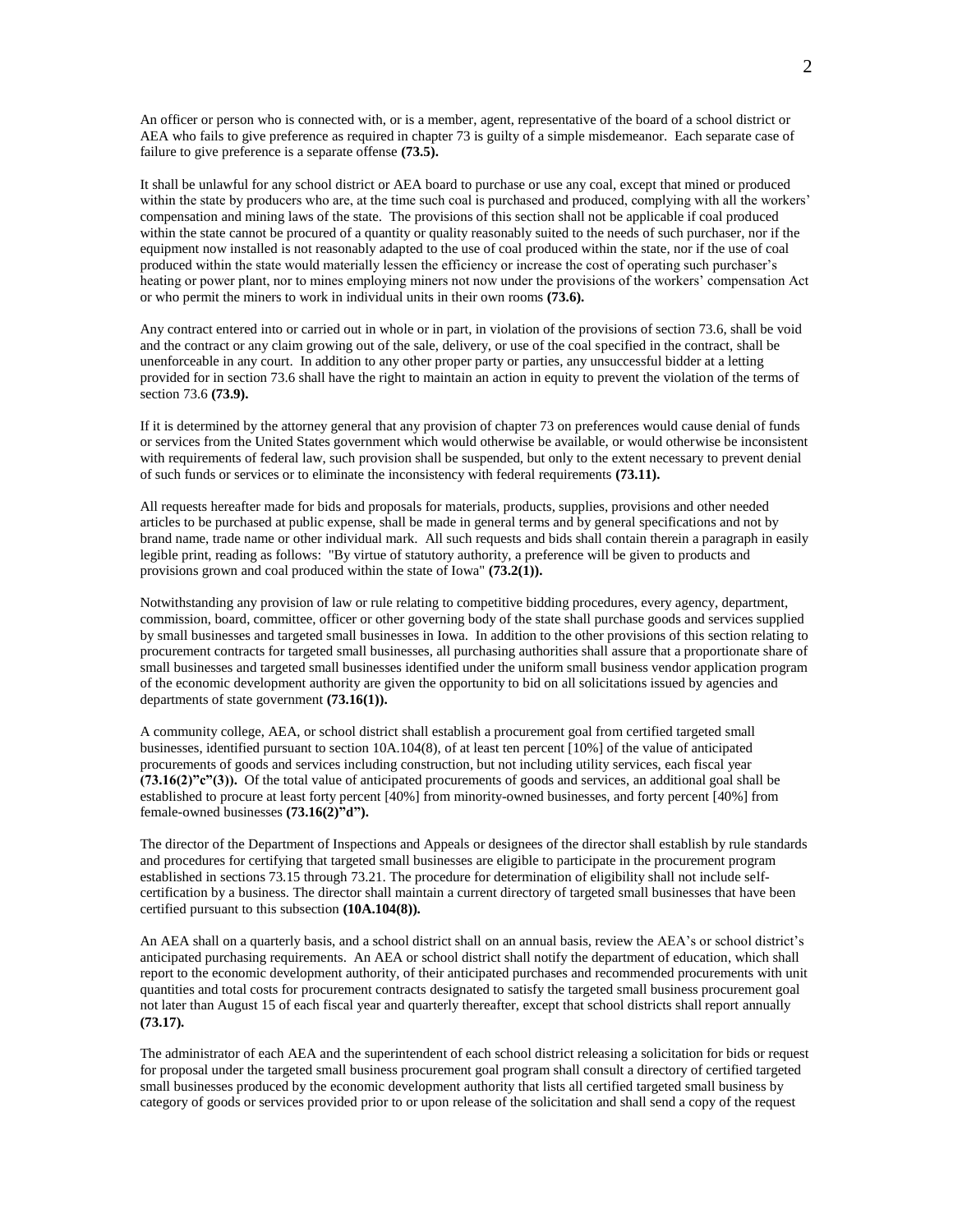for proposal or solicitation to any appropriate targeted small business listed in the directory. The economic development authority may charge the AEA or school district a reasonable fee to cover the cost of producing, distributing, and updating the directory **(73.18).**

In awarding a contract under the targeted small business procurement goal program, an AEA or school district having purchasing authority may use either a negotiated price or bid contract procedure. An AEA or a school district using a negotiated contract shall consider any targeted small business engaged in that business **(73.19).**

Before announcing a contract award pursuant to the targeted small business procurement goal program, the purchasing authority shall evaluate whether the targeted small business scheduled to receive the award is able to perform the contract. This determination shall include consideration of production and financial capacity and technical competence. If the purchasing authority determines that the targeted small business may be unable to perform, the director of the economic development authority shall be notified **(73.20).**

All laws and rules pertaining to solicitations, bid evaluations, contract awards, and other procurement matters apply to procurement contracts for targeted small businesses to the extent there is no conflict. If this division (targeted small business procurement program) conflicts with other laws or rules, then this division governs **(73.21).**

The Department of Management may impose appropriate sanctions on an AEA or school district in order to ensure compliance with state programs emphasizing equal opportunity through affirmative action, contract compliance policies, and requirements for procurement goals for targeted small businesses **(19B.8).**

School districts and AEAs shall not, unless specifically authorized by statute, rule, ordinance, or regulation:

- a. Engage in the manufacturing, processing, sale, offering for sale, rental, leasing, delivery, dispensing, distributing, or advertising of goods or services to the public which are also offered by private enterprise unless such goods or services are for use or consumption exclusively by the school district or AEA.
- b. Offer or provide goods or services to the public for or through another political subdivision, by intergovernmental agreement or otherwise, in violation of chapter 23A on noncompetition by government **(23A.2(1)).**

A school corporation may, by rule, provide for exemption from the application of chapter 23A for the following activities:

- a. Goods and services that are directly and reasonably related to the educational mission of a school.
- b. Goods and services offered only to students, employees, or guests of the school and which cannot be provided by private enterprise at the same or lower cost.
- c. Use of vehicles owned by the school for charter trips offered to the public, full or part-time, or temporary students.
- d. Durable medical equipment or devices sold or leased for use off premises of the school.
- e. Goods or services which are not otherwise available in the quantity or quality required by the school.
- f. Telecommunications other than radio or television stations.
- g. Sponsoring or providing facilities for fitness and recreation.
- h. Food service and sales.
- i. Sale of books, records, tapes, software, educational equipment, and supplies **(23A.2(2)).**

Chapter 23A does not apply to any of the following on-campus activities of a school corporation:

- 1. Residence halls.
- 2. Student transportation except as specifically listed in subsection 2"c".<br>2. Overnight accommodations for participants in programs of the school.
- 3. Overnight accommodations for participants in programs of the school, visitors to the school, parents, and alumni.
- 4. Sponsoring or providing facilities for cultural and athletic events.
- 5. Items displaying the emblem, mascot, or logo of the school, or that otherwise promote the identity of the school and its programs.
- 6. Souvenirs and programs relating to events sponsored by the school.
- 7. Radio and television stations.
- 9. Goods, products, or professional services which are produced, created, or sold incidental to the schools' teaching, research, and extension missions **(23A.2(10)" k").**

The state director of the department of corrections shall cause to be prepared from time to time classified and itemized price lists of the products manufactured by Iowa state industries. Such lists shall be furnished to all boards of directors of school corporations and officials empowered to purchase supplies and equipment for public purposes **(904.807).**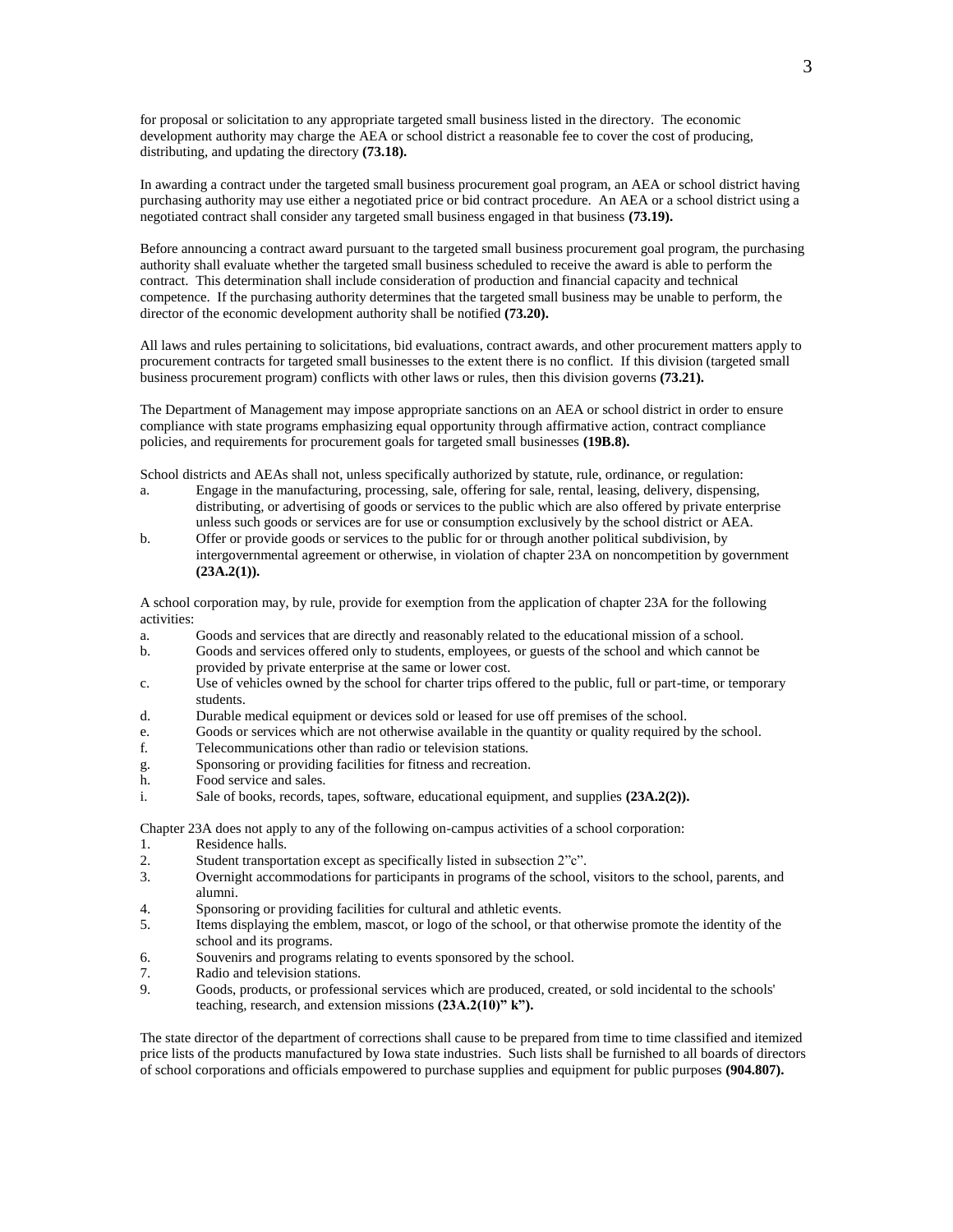The board shall take advantage of all tax exemptions on fuel, equipment, and of such other economies as are available **(285.11(5)).**

The board may permit commercial photographers to photograph students on school property **(OAG 79-4-32).**

# **Purchase of Transportation Equipment**

The powers of the local school board shall be to purchase or lease buses and other transportation facilities, and maintain same, and to enter into contracts for transportation subject to any provisions of law affecting same (285.10(3)).

When a school district qualifies to purchase buses, they may purchase buses as follows:

- a. From funds available [on hand] in the general fund or in the PPEL fund.
- b. May purchase buses and enter into contracts to pay for such buses over a five-year [5-year] period as follows: one-fourth [1/4] of the cost when the bus is delivered and the balance in equal annual installments, plus simple interest due. The interest rate shall be the lowest rate available and shall not exceed the rate in effect under section 74A.2. The bus shall serve as security for balance due. Competitive bids on comparable equipment shall be requested on all school bus purchases and shall be based upon minimum construction standards established by the department of education. Bids shall be requested unless the bus is a used or demonstrator bus **(285.10(7)).** Loan and installment purchases would be a PPEL fund expenditure.

The physical plant and equipment levies may be expended for the purchase of transportation equipment for transporting students **(298.3(1)"i").** The physical plant and equipment levy may be expended for the purchase, lease, or leasepurchase of equipment or technology exceeding \$500 in value per purchase, lease, or lease-purchase transaction. Each transaction may include multiple equipment or technology units **(298.3(1)"c").**

The board of education may finance purchase of transportation equipment as follows: The board may pay all of the cost of each bus from funds on hand in the general fund **(IAC 281--43.26(1)).**

### **Purchasing for the Child Nutrition Programs**

United States Department of Agriculture (USDA) entitlement programs, including the child nutrition programs, follow the procurement rules published in the Code of Federal Regulations. In general, public schools must follow state or local procurement codes except for provisions that are inconsistent with federal procurement requirements. State or local procurement rules must be equal to or more stringent than the federal procurement rules to apply. Refer to 7 CFR Part 3016.

### **Conflict of Interest**

Any officer or employee of the state or of any subdivision thereof who is directly or indirectly interested in any contract to furnish anything of value to the state or any subdivision thereof where such interest is prohibited by statute commits a serious misdemeanor. This section shall not apply to any contract awarded as a result of open, public and competitive bidding **(721.11).**

A school district director, officer, or teacher shall not act as agent for school textbooks or school supplies, including sports apparel or equipment, in any transaction with a director, officer, or other staff member of the school district during such term of office or employment. An AEA director, officer, or teacher shall not act as an agent for school textbooks or school supplies, including sports apparel or equipment, in any transaction with a director, officer, or other staff member of the AEA or any school district located within the AEA during such time of office or employment. A school district or AEA director, officer, or teacher who acts as agent or dealer in school textbooks or school supplies during the person's term of office or employment in violation of this section shall be deemed guilty of a serious misdemeanor **(301.28).**

While Iowa Code section 279.7A does not preclude an agent for school textbooks or supplies from serving as a member of a school board of directors, Code section 301.28 does create such a prohibition. Pursuant to Code section 301.28, a school textbook or school supply salesperson is prohibited from serving as a school board member regardless of whether the salesperson sells books or supplies to the district upon whose board he or she serves **(OAG #92-2-4(L)).** 

A member of the board of directors of a school corporation shall not have an interest, direct or indirect, in a contract for the purchase of goods, including materials and profits, and the performance of services for the director's school corporation. A contract entered into in violation of this section is void. This section does not apply to contracts for the purchase of goods or services which benefit a director, or to compensation for part-time or temporary employment which benefits a director, if the benefit to the director does not exceed two thousand five hundred dollars (\$2,500) in a fiscal year, and contracts made by a school board, upon competitive bid in writing, publicly invited and opened…The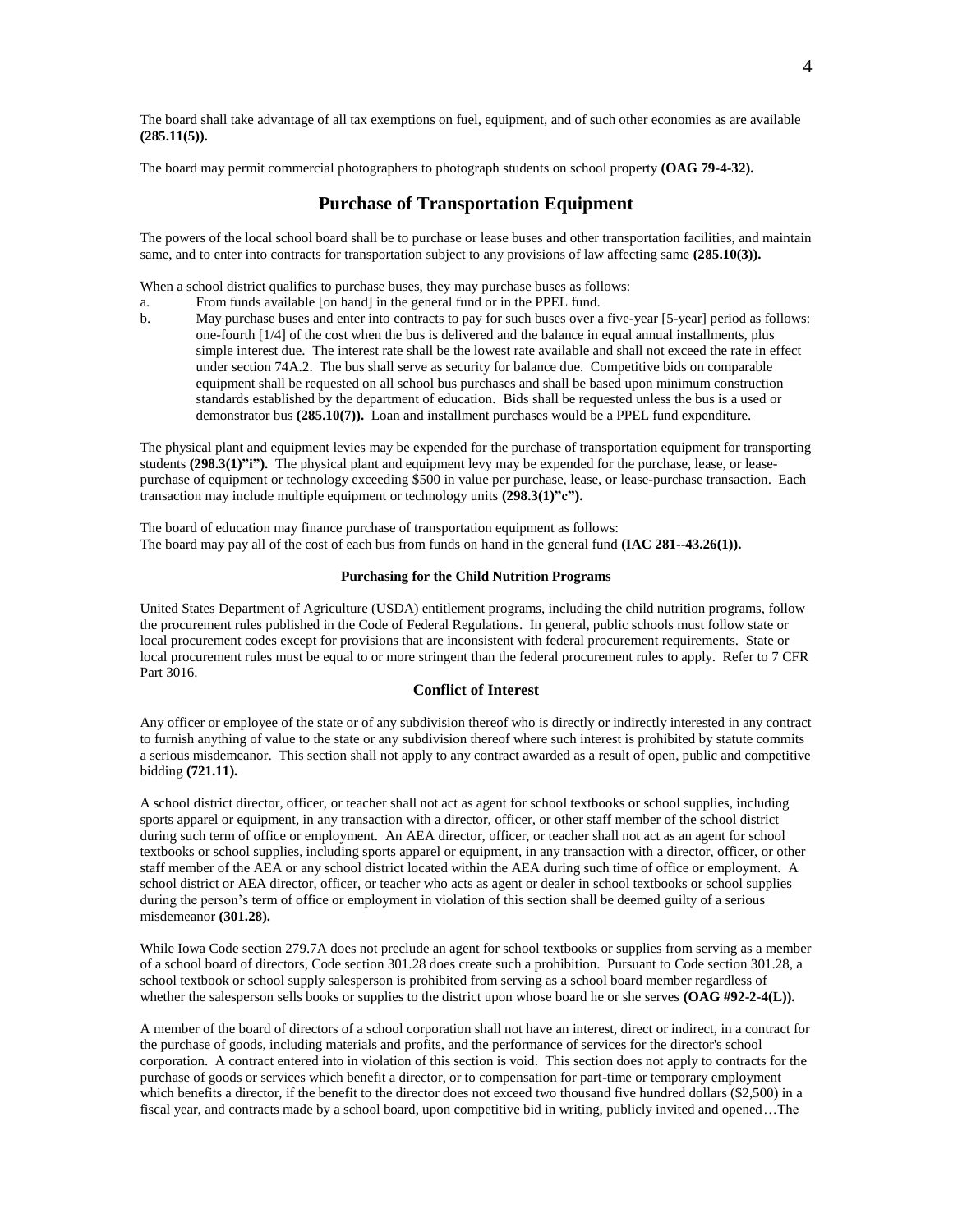competitive bid qualification of this section does not apply to a contract for professional services not customarily awarded by competitive bid **(279.7A).**

Section 279.7A applies to situations where the director may only have an ownership interest in a corporation contracting with the board and to placement of a newspaper advertisement in return for consideration such as a fee or charge even if advertisements are only done on an as-needed basis **(OAG #97-7-2(L)).**

A school board member who provides medical services to the football team is not providing "school supplies" within the meaning of section 301.28 **(OAG #76-11-4).**

Any person who serves or is employed by the state or a political subdivision of the state shall not engage in any of the following conduct:

 *a.* Outside employment or an activity that involves the use of the state's or the political subdivision's time, facilities, equipment, and supplies or the use of the state or political subdivision badge, uniform, business card, or other evidences of office or employment to give the person or member of the person's immediate family an advantage or pecuniary benefit that is not available to other similarly situated members or classes of members of the general public. For purposes of this paragraph, a person is not *"similarly situated"* merely by being or being related to a person who serves or is employed by the state or a political subdivision of the state.

 *b.* Outside employment or an activity that involves the receipt of, promise of, or acceptance of money or other consideration by the person, or a member of the person's immediate family, from anyone other than the state or the political subdivision for the performance of any act that the person would be required or expected to perform as a part of the person's regular duties or during the hours during which the person performs service or work for the state or political subdivision of the state.

 *c.* Outside employment or an activity that is subject to the official control, inspection, review, audit, or enforcement authority of the person, during the performance of the person's duties of office or employment **(68B.2A(1)).**

If the outside employment or activity is employment or activity described in subsection 1, paragraph *"a"* or *"b"*, the person shall immediately cease the employment or activity. If the outside employment or activity is employment or activity described in subsection 1, paragraph *"c"*, or constitutes outside employment or an activity prohibited under rules adopted pursuant to subsection 4 or under the senate or house codes of ethics, unless otherwise provided by law, the person shall take one of the following courses of action:

*a.* Cease the outside employment or activity.

 *b.* Publicly disclose the existence of the conflict and refrain from taking any official action or performing any official duty that would detrimentally affect or create a benefit for the outside employment or activity. For purposes of this paragraph, *"official action"* or *"official duty"* includes but is not limited to participating in any vote, taking affirmative action to influence any vote, granting any license or permit, determining the facts or law in a contested case or rulemaking proceeding, conducting any inspection, or providing any other official service or thing that is not available generally to members of the public in order to further the interests of the outside employment or activity **(68B.2A(2)).**

Unless otherwise specifically provided the requirements of this section shall be in addition to, and shall not supersede, any other rights or remedies provided by law **(68B.2A(3)).**

The board shall adopt rules pursuant to chapter 17A further delineating particular situations where outside employment or activity of officials and state employees of the executive branch will be deemed to create an unacceptable conflict of interest **(68B.2A(4)).**

It is not prohibited or a conflict of interest for a school board member to vote on a contract, let after public notice and competitive bidding, on which the member has submitted a subcontract bid. However, the member would be well advised to abstain from voting in such circumstances in order to avoid the appearance of impropriety **(OAG #85-2- 6(L)).**

Advertising specialty and novelty items which are not used for instructional purposes are not school supplies to which section 301.28 is applicable **(OAG #90-7-2(L)).**

Commercial salespersons of musical instruments may, in the discretion of the local school board, be permitted access to school facilities for the purpose of displaying and disseminating information regarding sale or rental of musical instruments. The local school board may not, however, select a certain store or salesperson and deny access to others. A public school music instructor may recommend a particular instrument to a student, so long as the recommendation is based on a personal or professional preference and the instructor is not acting as an agent for the seller of the instrument **(OAG #80-2-2).**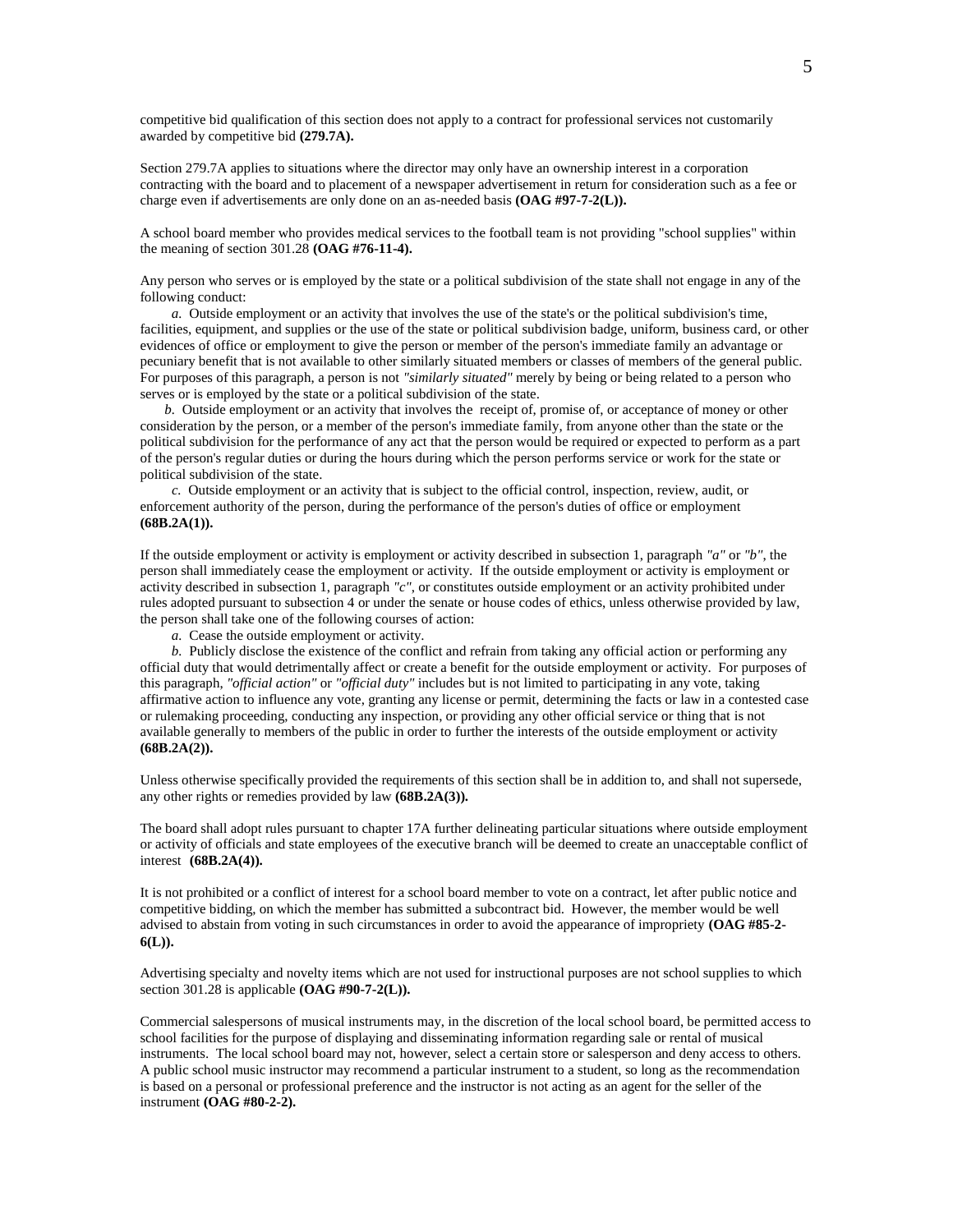Contracts in which a board member has any interest are void as contrary to public policy **(Kagy v. Independent School District, 117-694; Town of Hartley v. Floete Lumber Company, 185-861).**

All contracts for transportation service and for drivers of school-owned and operated buses shall be made with someone outside the board except where no other transportation service is available, a board member may transport the member's own children **(285.5(7)).**

# **Use of Credit Cards**

The board [school district and AEA] shall have the authority to include in its rules provisions allowing school corporation employees to use school credit cards to pay for the actual and necessary expenses incurred in the performance of work-related duties **(279.8, 273.3(18)).**

While payment for some travel expenses including transportation tickets and hotel accommodations could be arranged by direct billing to the school district by the vendor, payment for other travel expenses including gasoline is not commonly and may not feasibly be arranged by direct billing. Although travel advances are not allowable because of the audit and allowance provisions of law, the use of credit cards differs from the use of advance payments in that payment is not actually made until after the expenses are incurred. Thus verification of the expense can be made prior to payment by the governmental employer of a credit card billing. If the employer does not allow the expenses, the employer could recover expenses charged to the employer by the official or employee who made the trip **(OAG # 83-7- 3(L)).**

## **Advances**

Expenditures must be actually incurred rather than merely reasonably anticipated. In other words, an employer may only reimburse its employee the authorized expenses for which the employee has become liable and is thereby precluded (prohibited) from making advance payments to such employees for obligations which have not yet occurred. This does not prohibit purchase of airline tickets or chartering buses or the payment of advance registration fees for conferences paid on behalf of employees authorized to travel on school business **(OAG #78-12-11).**

## **Public Purpose**

It is unlawful to use public funds to pay for social functions, parties, or other forms of entertainment for employees. This constitutes a use of property owned by the State or a governmental subdivision thereof for a private purpose. This does not apply to conferences in which employees participate in activities related to their duties and are authorized by the superiors and in which entertainment may be an incidental part of the registration fee or other expense of attending. Nor does it apply to the legitimate entertainment or meal expenses of outside consultants which may include the expenses of one or more employees participating therein **(OAG #75-3-12).**

A retirement dinner, however, under appropriate circumstances and with proper motives could be considered to have public purpose. It is the motive for the expenditure that may insulate an officer from criminal liability for misuse of public funds. Any retirement dinner will certainly be subject to a deserved close scrutiny and one is well advised to consider carefully the expenditure of public moneys for such a purpose **(OAG #79-4-26).** This opinion was based on court cases including Kingman v. Brockton, 153 Mass. 255, 26 N.E. 98 (1981) which recognized that a public purpose is served and public funds may be spent in commemorating those important historical, military and civil events in which all citizens should take an interest. Also considered was John R. Grubb v. Iowa Housing Finance Authority, 255 N.W. 2d 89, 93 (1977), which said that an examination of Dickinson [Dickinson v. Porter, 240 Iowa 393, 35 N.W. 2d 66 (1948)] and decisions from other jurisdictions discloses a judicial intent to permit the concept of public purpose to have the flexibility and expansive scope required to meet the challenges of increasingly complex social, economic, and technological conditions.

Public employees may use vehicles and computers owned by their governmental subdivision of which they are employees for private purposes if facts and circumstances indicate that the use also serves some public purpose **(OAG #95-5-1).**

## **Fund Raisers**

Internal Revenue Service holds organizations responsible for informing the public what portion of purchases, admissions, etc. are tax deductible as charitable donations (or that they are not). The ruling states the importance of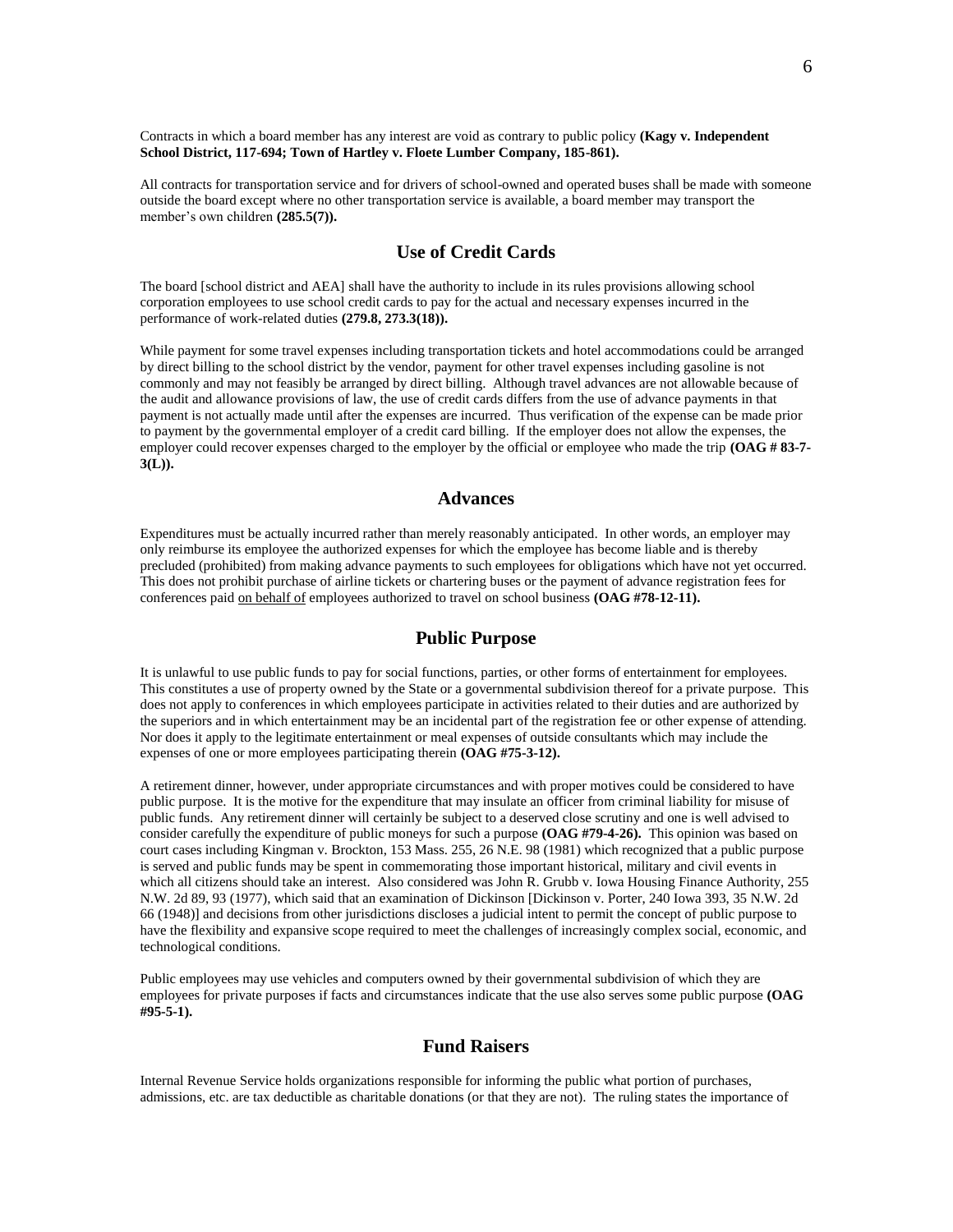determining, in advance of solicitation, the portion of payments attributable to the purchase of admission or other privilege and the portion solicited as a gift. The ruling says that in those cases in which a fund-raising activity is designed to solicit payments intended to be in part a gift and in part the purchase price of admission or other participation in an event, separate amounts should be stated in the solicitation and clearly indicated on any ticket or other evidence of payment furnished to the contributor. For more information, request Publication 1391 from the IRS and/or consult with a CPA, public accountant, or enrolled agent who actively practices in the area of individual income tax preparation.

# **Use of Rubber Stamps**

A signature on certification of claims may be affixed by stamp or other mechanical means as long as the instrument used is in the general possession and control of the one whose signature it bears, is applied by that person or designee, and is intended by that person to constitute a signature **(OAG #46-1-21).**

Where an administrative officer is required by law to affix a signature to various documents, the method of signing is left entirely to that officer. It may be by stamp, copperplate or otherwise. It is still the administrative officer's act. The responsible official might require of a designee using a mechanical signature device to add the designee's own signature, initials, or even an identifying number for administrative identification purposes if the official so chooses. The signature of the administrative officer is merely directory to the officers who are to act afterwards--the secretary who is to countersign, the secretary and treasurer who is to record, and the treasurer who is to pay **(OAG #53-9-16).** 

The president or the president's designee shall sign, using an original or facsimile signature, all school district warrants drawn and authorize electronic funds transfers as provided by law. The board of directors, by resolution, may designate an individual, who shall not be the secretary, to sign payments or authorize electronic funds transfers on behalf of the president **(291.1).**

The secretary shall make each authorized payment, countersign using an original or facsimile signature, and maintain accounting records of the payments or electronic funds transfers, showing the number, date, payee, originating fund, the purpose, and the amount, and shall provide to the board at each regular annual meeting a copy of the accounting records maintained by the secretary **(291.8).** Note that the secretary does not have the authority in law to have a designee.

## **Consortium**

If Iowa Code assigns responsibility for a program to one district or one AEA, that legal responsibility cannot be transferred to or shared with another that has not been assigned that responsibility. The most common situation where a consortium cannot be formed is where Iowa Code assigns the educational program responsibility to the district in which a residential facility is located.

But if Iowa Code does not assign responsibility to a specific school district to provide a program or service, then a group of school districts may form a consortium to jointly administer that program or service if all of the school districts have the same authority to provide such a program or service to its own students. Because AEAs and Community Colleges do not have the same authority as school districts, they would not be a member of the consortium of school districts but could be a contracted service of the consortium. The most common jointly administered program is an alternative school or program. However, a special education consortium is possible, too, if it meets FAPE/LRE.

The AEA is authorized to provide special education programs and services on behalf of its districts, but those programs are still the responsibility of the districts. The responsibility for the programs does not transfer to the AEA except where Iowa Code assigns direct programming to AEAs (as in the case of all shelter and detention juvenile homes).

Any power or powers, privileges or authority exercised or capable of exercise by a public agency of this state may be exercised and enjoyed jointly with any other public agency of this state having such power or powers, privilege or authority **(28E.3).**

AEAs may cooperate and contract between themselves and with other public agencies to provide special education programs and services, media services, and educational services to schools and children residing within their respective areas **(273.3(6)).**

The boards of directors of two or more school districts may by agreement provide for attendance of pupils residing in one district in the schools of another district for the purpose of taking courses not offered in the district of their residence. The boards may also provide by agreement that the districts will combine their enrollments for one or more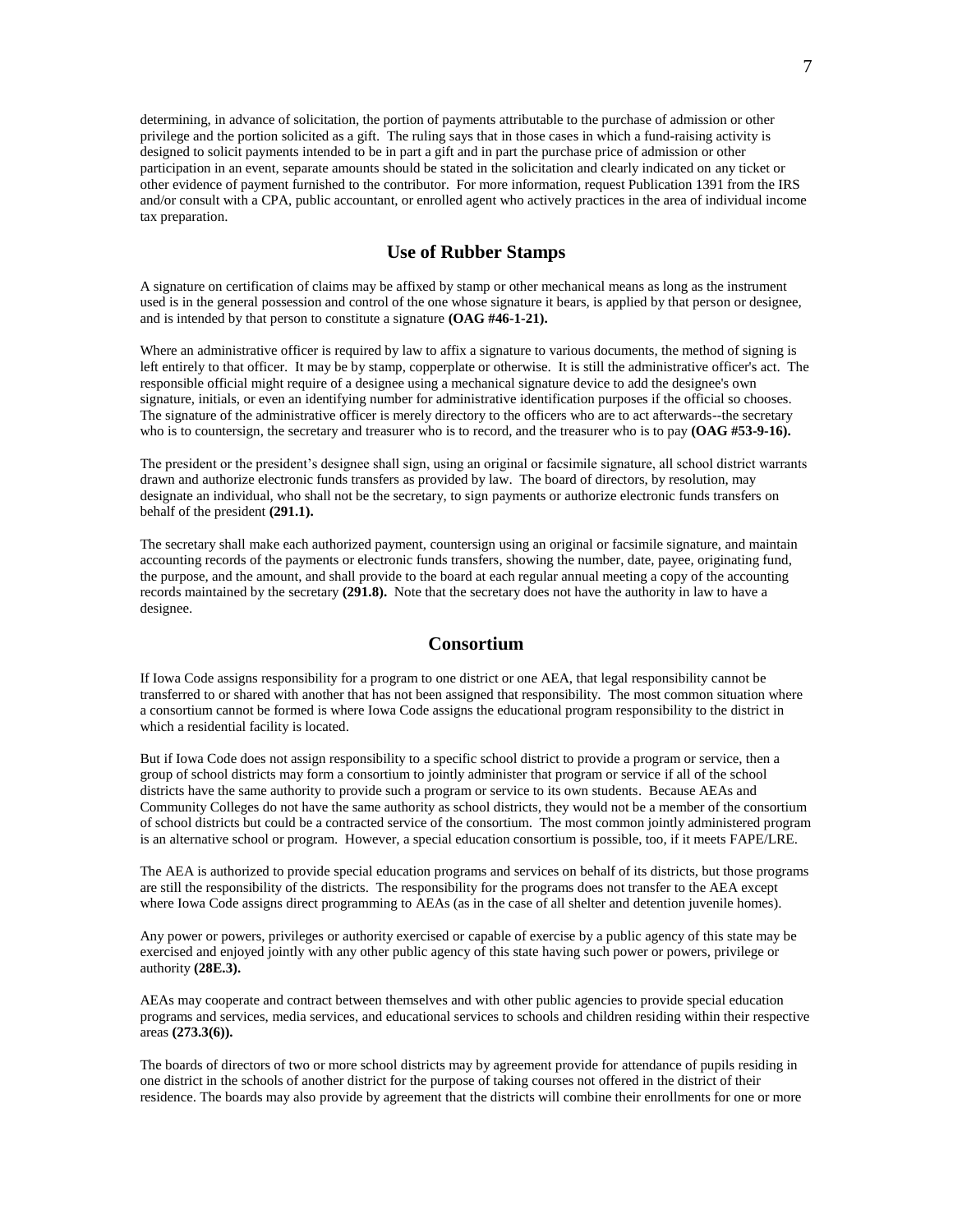grades. Courses and grades made available to students in this manner shall be considered as complying with any standards or laws requiring the offering of such courses and grades. The boards of directors of districts entering into such agreements may provide for sharing the costs and expenses of the courses. If the agreement provides for whole grade sharing, the costs and expenses shall be paid as provided in sections 282.10 through 282.12 **(256.13).** This also applies to programs and not just grades or individual courses.

Two or more public school districts may jointly employ and share the services of any school personnel, or acquire and share the use of classrooms, laboratories, equipment and facilities. Classes made available to students in the manner provided in this section shall be considered as complying with the requirements of section 275.1 relating to the maintenance of kindergarten and twelve grades by a school district. If students attend classes in another school district under this section under an agreement that provides for whole grade sharing, the boards of directors of districts entering into these agreements shall provide for sharing the costs and expenses as provided in sections 282.10 through 282.12 **(280.15(1)).** This also applies to sharing programs and not just grades or individual classes.

The facility used by the consortium must be within the boundaries of one of the member districts, but it does not have to be on district-owned property.

The members of the consortium will have a single written agreement which is signed by every member district. The consortium agreement is NOT a tuition agreement and it is not an agreement between each individual member district with the host district. A consortium jointly administered program is the program of each of the member districts and is not a tuition arrangement.

#### **Benefits of a Consortium**

- The consortium is the instructional program of each member district—students are not tuitioned out.
- Districts share actual costs of providing the jointly administered program (not limited to maximum tuition rate).
- If a lease of a facility, not owned by a district, is needed for the program, then each member district pays its proportionate share from its PPEL or SAVE fund.

## **Special Education Consortium**

- The consortium program must meet the requirements of FAPE/LRE.
- The actual costs of the special education program provided pursuant to an IEP is still the cost of the resident district.
- School level administration cost can only be considered a special education program cost if the SBRC approves use of special education funding for that purpose pursuant to rules. The SBRC approval is for the lower of actual costs or SBRC approved amount, so there should never be an excess charge or payment for this cost.
- Non-IEP costs can be shared proportionately on some reasonable basis for districts with students in the consortium program.
- Non-IEP costs are not costs of special education and are not reported on the CAR-SES.

#### **Cost sharing on non-IEP costs or any non-instructional cost**

- Non-IEP costs can be shared proportionately on some reasonable basis according to the written agreement of member districts with students in program.
- The indirect cost rate cannot be used on this program; indirect cost rates apply only to federally funded programs.
- The purpose of the general purpose percentage (GPP) for students served pursuant to an IEP is to cover those general purpose costs that are not direct costs or are not costs that are easily and specifically identified. Therefore, before billing member districts for non-instructional costs related to students served pursuant to an IEP, the non-IEP or non-instructional costs must be reduced by the amount of the GPP if any GPP was billed.
- The agreement is based on actual student enrollment.
- It could include time records to allocate administrative and overhead costs.
- It could be a straight per pupil daily enrollment allocation of costs.
- The agreement can establish maximum enrollments.
- It cannot establish minimum enrollment (phantom students or reserved seats).
- Transportation to the program is the responsibility of the sending district.
- The district of location must be a member of consortium, even if it has no students enrolled in the program. If it has no students enrolled in the program, it would have no costs.
- Non-member districts could be allowed to send students on a tuition basis or could be required to participate as a member district in the cost sharing, as the consortium members have determined in their written agreement.
- Employees remain employees of the sending district, with other districts purchasing employee services from that district. The employing district does not have to be the host or the fiscal agent district nor do all of the employees have to come from the same district.
- One member district will act as the fiscal agent for the consortium: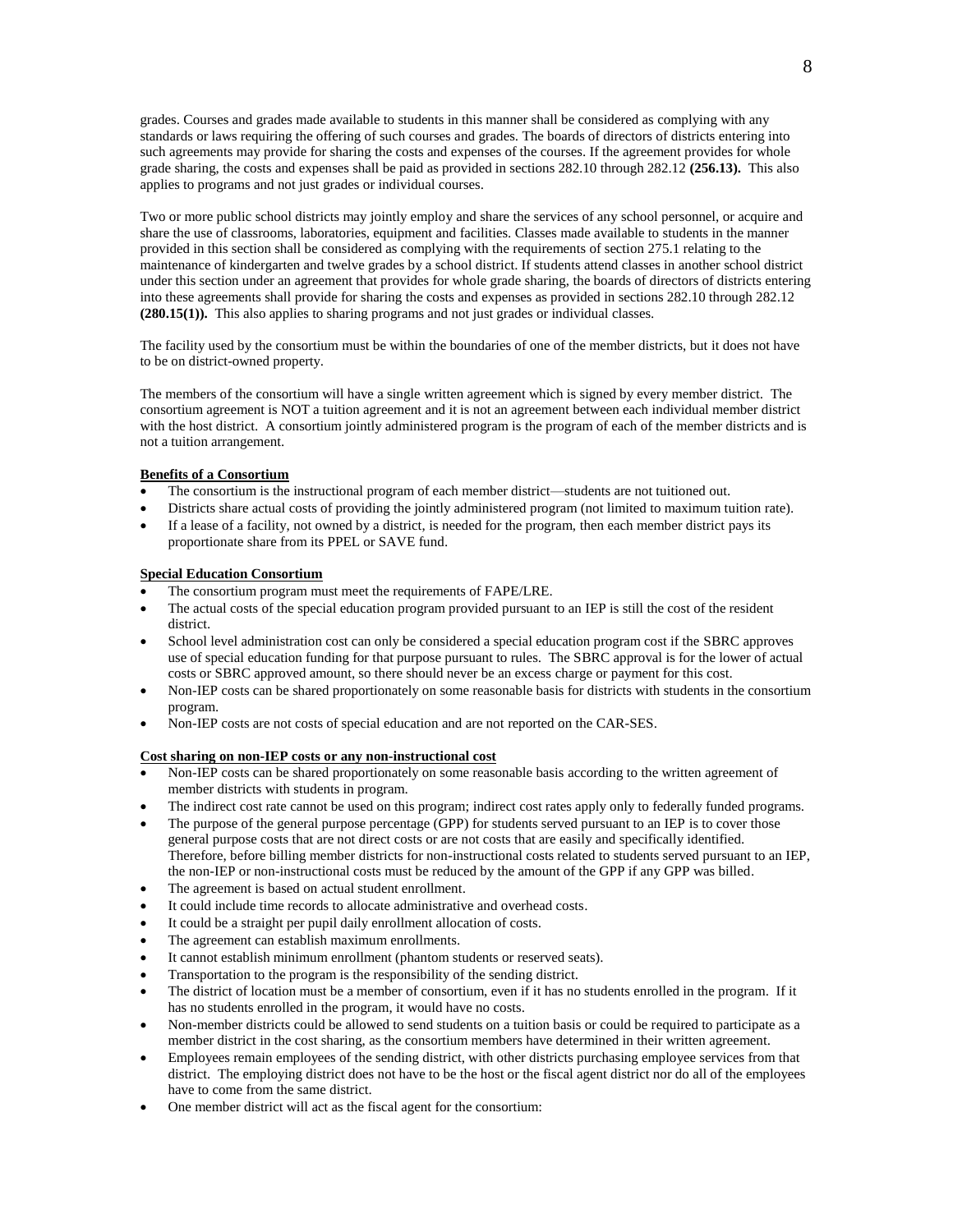- o No fee or indirect costs to do so.
- o Can maintain time records to establish an actual cost to be shared pursuant to the written agreement.
- o Will settle up at end of the fiscal year.
- o Will provide accounting records to each member district so that each district can enter its share of the costs into its accounting records at the level of the CAR-COA.
- Students are subject to the testing requirements and graduation requirements of their individual resident districts.
- Students participate in the student activities of their own resident districts.

### **What if Students in Consortium need Treatment to Benefit from their Educational Program?**

If the main purpose of attendance at the day program is for the instructional program and the treatment is not the primary purpose of placement in the program, but is necessary for the student to benefit from the education program, then the consortium may purchase treatment from a facility that is licensed to provide that treatment.

- To be a cost of special education, it must be on the student's IEP.
- Otherwise, it is a purchased service of each district in the consortium having students that participate in that treatment.
- Public funds may not be spent to support voluntary programs provided by nonprofit private agencies. However, the services provided by such agencies may be obtained under chapter 28E agreements where joint exercise of governmental power is warranted **(OAG #76-9-2).**

# **Statutory Authority Assigned to State Agencies**

| Certified Budgeting   | Department of Management, SBRC                          |
|-----------------------|---------------------------------------------------------|
| Authorized Budget     | Department of Management, Department of Education, SBRC |
| Accounting            | Department of Education                                 |
| Auditing              | Office of the State Auditor                             |
| Interpretation of Law | Department of Education, Attorney General               |
|                       |                                                         |

## **Duties of the Director of the Department of Education**

The department of education is established to act in a policymaking and advisory capacity and to exercise general supervision over the state system of education including all of the following:

- a. Public elementary and secondary schools.
- b. Community colleges.
- c. Area education agencies.
- d. Vocational rehabilitation.
- e. Educational supervision over the elementary and secondary schools under the control of an administrator of a division of the department of human services.
- f. Nonpublic schools to the extent necessary for compliance with Iowa school laws **(256.1(1)).**

Approve, coordinate, and supervise the use of electronic data processing by school districts, area education agencies, and merged areas **(256.9(11)).**

Interpret the school laws and rules relating to the school laws **(256.9(16)).**

Hear and decide appeals arising from the school laws not otherwise specifically granted to the state board **(256.9(17)).**

## The Department of Education has explicit authority to interpret school law **(Iowa District Court, Polk County, IASB v. IDoE, CV5557 (2005)). Affirmed by the Iowa Supreme Court (No. 51/05-1255 (2007)).**

Prepare forms and procedures as necessary to be used by AEA boards, district boards, school officials, principals, teachers, and other employees, and to insure uniformity, accuracy, and efficiency in keeping records in both pupil and financial accounting, the execution of contracts, and the submission of reports, and notify the AEA board, district board or school authorities when a report has not been filed in the manner or on the dates prescribed by law or by rule that the school will not be accredited until the report has been properly filed **(256.9(18)).**

The DE is authorized to prescribe a uniform system of accounting. This system is the Uniform Financial Accounting manual **(OAG #83-12-1(L)).**

Determine by inspection, supervision, or otherwise, the condition, needs, and progress of the schools under the supervision of the department, make recommendations to the proper authorities for the correction of deficiencies and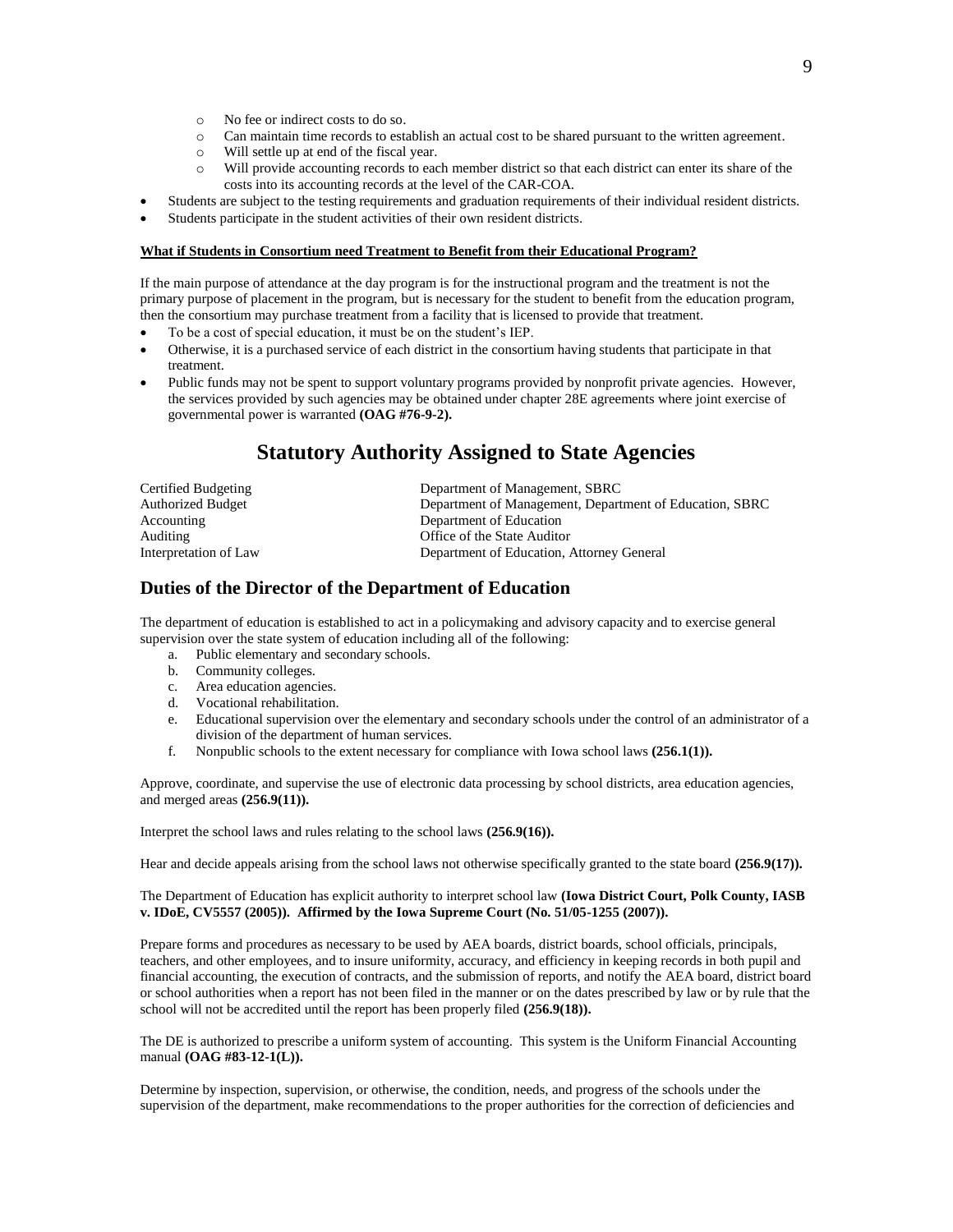the educational and physical improvement of the schools, and request a state audit of the accounts of a school district, AEA, school official, or school employee handling school funds when it is apparent that an audit should be made **(256.9(19)).**

Accept and administer federal funds apportioned to the state for educational and rehabilitation purposes and accept surplus commodities for distribution when made available by a governmental agency. The director may also accept grants and gifts on behalf of the department **(256.9(7)).**

Cooperate with other governmental agencies and political subdivisions in the development of rules and enforcement of laws relating to education **(256.9(8)).**

Conduct research on education matters **(256.9(9)).**

Approve leases and lease-purchase agreements entered into by AEAs of those leases are for 10 years or more or at an annual cost of \$25,000 or more **(273.3(7)).**

Approve AEA agreements for the joint use of personnel, buildings, facilities, supplies, and equipment with school corporations **(273.3(8)).**

Approve the salaries of AEA administrators **(256.9(27)).**

Conduct or direct the AEA to conduct feasibility surveys and studies, if requested under section 282.11, of the school districts within the AEA service areas and all adjacent territory **(256.9(31)"a").**

Disburse, transfer, or receive funds as authorized or required under federal or state law or regulation in a manner that utilizes electronic transfer of the funds whenever possible **(256.9(46)).**

Develop and implement a comprehensive management information system [MIS] designed for the purpose of establishing standardized electronic data collections and reporting protocols that facilitate compliance with state and federal reporting requirements, improve school-to-school and district-to-district information exchanges, and maintain the confidentiality of individual student and staff data. The system shall provide for the electronic transfer of individual student records between schools, districts, postsecondary institutions, and the department. The director may establish, to the extent practicable, a uniform coding and reporting system, including a statewide uniform student identification system **(256.9(47)).**

Grant to public school districts and accredited nonpublic schools waivers from statutory obligations with which the entities cannot reasonably comply within two years after a disaster as defined in section 29C.2, subsection 1 **(256.9(58)).**

## **Duties of the School Budget Review Committee (SBRC)**

The SBRC may recommend the revision of any rules, regulations, directive, or forms relating to school district budgeting and accounting, confer with local school boards or their representatives and make recommendations relating to any budgeting or accounting matters, and direct the director of the department of education or the director of the department of management to make studies and investigations of school costs in any school district **(257.31(1)).**

The SBRC shall meet and hold hearings each year to review unusual circumstances of AEAs, either upon the committee's motion or upon the request of an AEA **(257.32(1)).**

The committee shall adopt recommendations relating to the implementation by school districts and AEAs of procedures pertaining to the preparation of financial reports in conformity with generally accepted accounting principles (GAAP) and submit those recommendations to the state board of education who shall adopt rules requiring the district and AEA to conform to GAAP commencing with the school year beginning July 1, 1996 **(257.31(4)).**

The committee may approve or modify the initial base year district cost of any district which changes accounting procedures **(257.31(8)).** Now that districts and AEAs are required to account and budget on the government GAAP basis, this section is no longer applicable.

The committee shall review the recommendations of the director of the department of education relating to the special education weighting plan, and shall establish a weighting plan for each school year pursuant to section 256B.9, and report the plan to the director of the department of education **(257.31(12)).**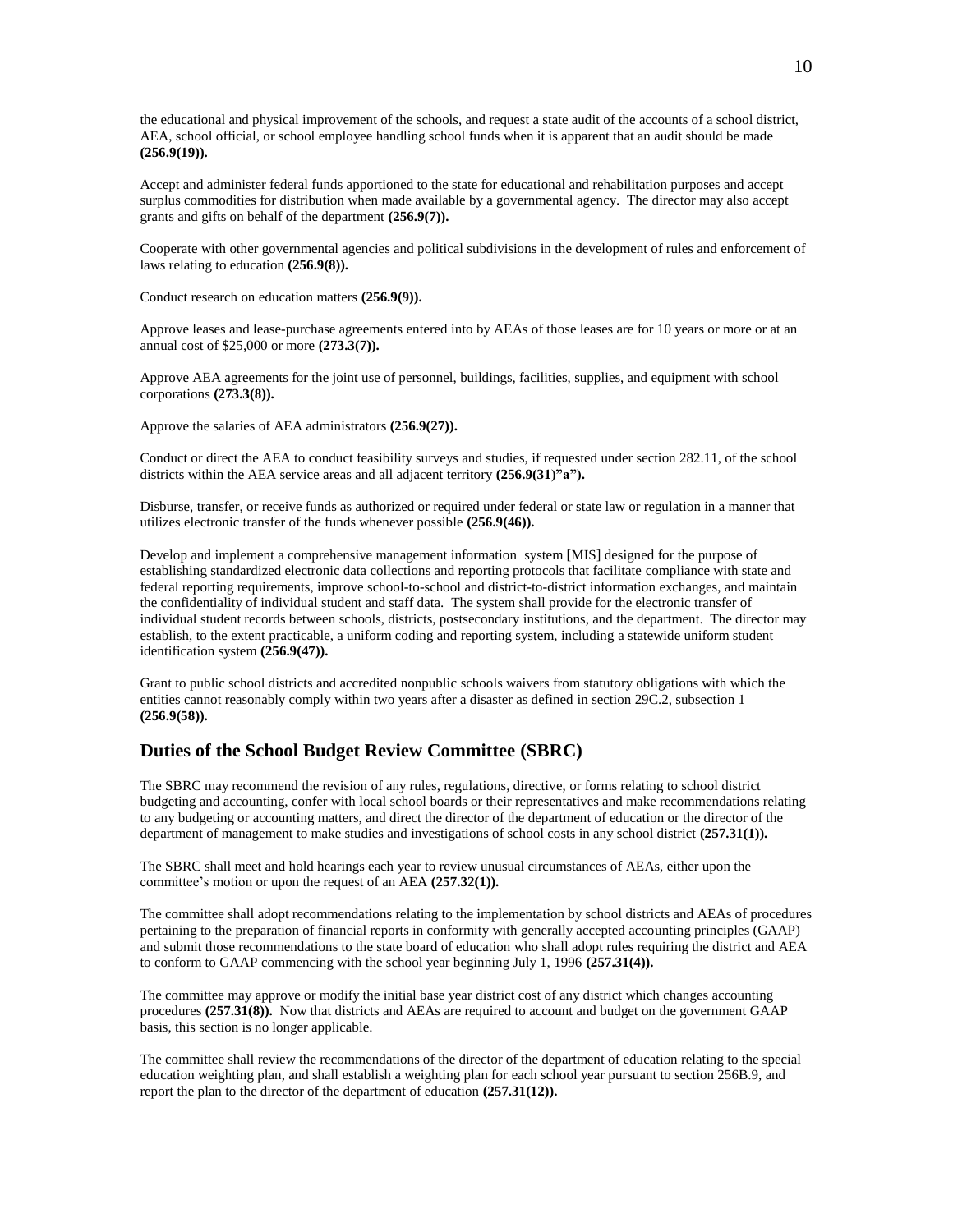As soon as possible following June 30 of the base year, the SBRC shall determine for each school district the balance of funds, whether positive or negative, raised for special education instruction programs under the special education weighting plan established in section 256B.9. The committee shall certify the balance of funds for each school district to the director of the department of management **(257.31(14)).**

Annually the SBRC shall review the amount of property tax levied by each school district for the cash reserve authorized in section 298.10. If in the committee's judgment, the amount of a district's cash reserve levy is unreasonably high, the committee shall instruct the director of the department of management to reduce that district's tax levy computed under section 257.4 for the following budget year by the amount the cash reserve levy is deemed excessive **(257.31(15)).**

If a school district exceeds its authorized budget or carries a negative unspent balance for 2 or more consecutive years, the committee may recommend that the department implement a phase II on-site visit to conduct a fiscal review **(257.31(18)).**

Notwithstanding the requirements of subsection 24.6(2), paragraph "a", if the municipality is a school corporation, the school corporation may transfer money from the emergency fund to any other fund of the school corporation for the purpose of meeting deficiencies in a fund arising within two years of a disaster as defined in section 29C.2, subsection 1. However, a transfer under this paragraph "b" shall not be made without the written approval of the SBRC **(24.6(2)"b").**

The committee may authorize a district to spend a reasonable and specified amount from its unexpended fund balance for the following purposes:

- 1) Furnishing, equipping, and contributing to the construction of a new building or structure for which the voters of the district have approved a [general obligation] bond issue as provided by law or the tax levy provided in section 298.2 [VPPEL].
- 2) The costs associated with the demolition of an unused school building, or the conversion of an unused school building for community use, in a school district involved in a dissolution or reorganization under chapter 275, if the costs are incurred within 3 years of the dissolution or reorganization.
- 3) The costs associated with the demolition or repair of a building or structure in a school district if such costs are necessitated by, and incurred within 2 years of, a disaster as defined in section 29C.2, subsection 1 **(257.31(7)"a").**

The committee shall review the proposed budget and certified budget of each school district, and may make recommendations. The committee may make decisions affecting budgets to the extent provided in chapter 257. The costs and computations referred to in section 257.31 relate to the budget year unless otherwise expressly stated **(257.31(3)).**

The committee may recommend that two or more school districts jointly employ and share the services of any school personnel, or acquire and share the use of classrooms, laboratories, equipment, and facilities as specified in section 280.15 (**257.31(13)).**

Failure by any school district or AEA to provide information or appear before the committee as requested for the accomplishment of review or hearing is justification for the committee to instruct the director of the Department of Management to withhold any state aid to that district or AEA until the committee's inquiries are satisfied completely **(257.31(11), 257.32(4)).** *Note that most data collections are used by the SBRC to accomplishment their requirements in Code.*

# **Duties of the State Board of Education**

Adopt rules under chapter 17A for carrying out the responsibilities of the department **(256.7(5)).**

The state board shall consider the recommendations of the SBRC and adopt rules specifying procedures and requiring the school districts and AEAs to conform to generally accepted accounting principles (GAAP) commencing with the school year beginning July 1, 1996 **(257.31(4)).**

The state board shall review the proposed budget of each AEA and shall before May 1, either grant approval or return the budget without approval with comments of the state board included. An unapproved budget shall be resubmitted to the state board for final approval not later than May 15. The state board shall give final approval only to budgets submitted by AEAs accredited by the state board or that have been given conditional accreditation by the state board **(273.3(12)).**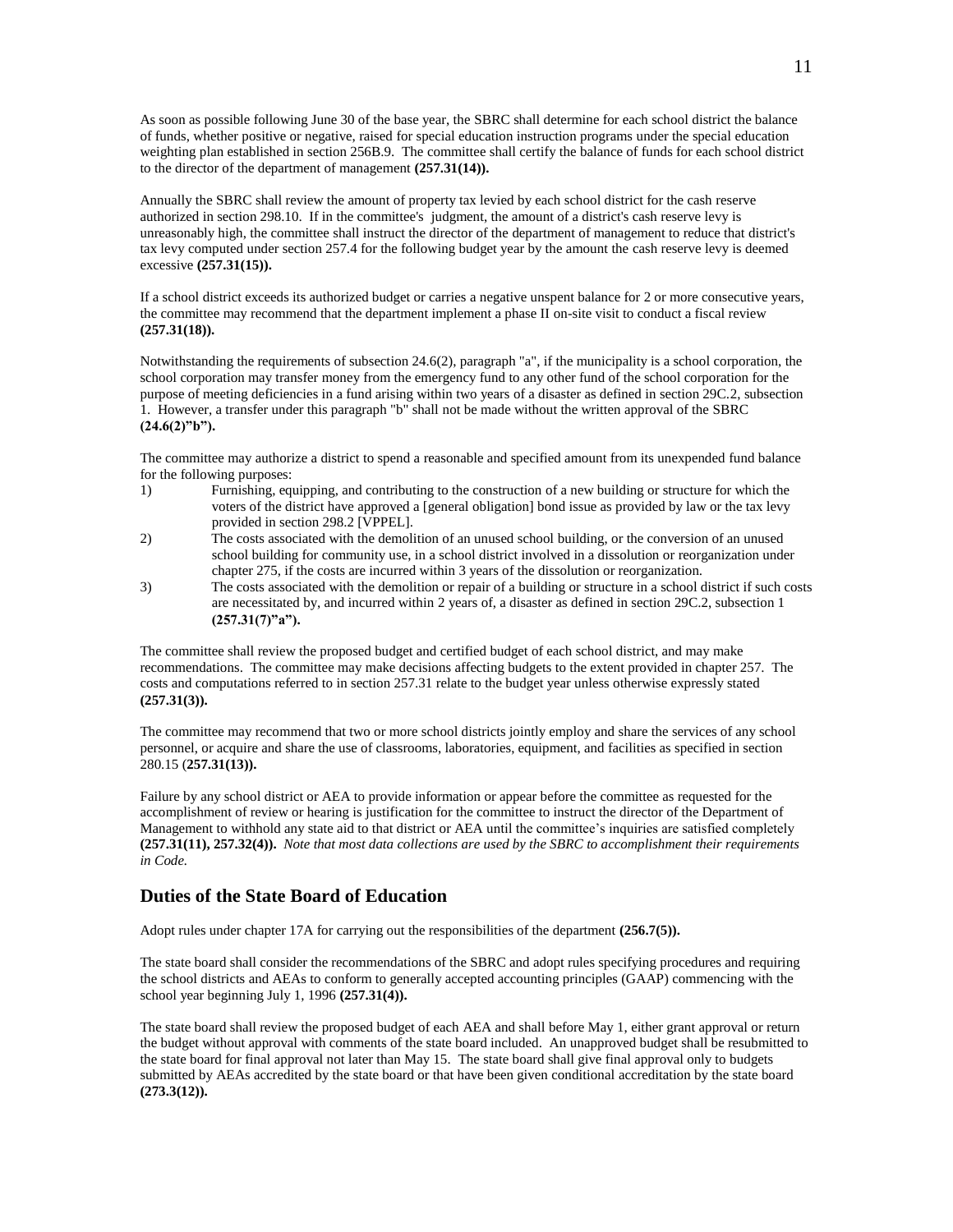Adopt rules pursuant to chapter 17A relating to educational programs and budget limitations for educational programs pursuant to sections 282.29, 282.30, 282.31, and 282.33 **(256.7(10)).**

Prescribe guidelines for facility standards **(256.7(11)).**

Adopt rules that require the board of directors of a school district to waive school fees for indigent families **(256.7(20)).**

## **Duties of the Department of Management**

To consult with all state officers and agencies which receive reports and forms from county officers, in order to devise standardized reports and forms which will permit computer processing of the information submitted by county officers, and to prescribe forms on which each municipality, at the time of preparing estimates required under section 24.3, shall be required to compile in parallel columns the following data and estimates for immediate availability to any taxpayer upon request:

*a.* For the immediate prior fiscal year, revenue from all sources, other than revenue received from property taxation, allocated to each of the several funds and separately stated as to each such source, and for each fund the unencumbered cash balance thereof at the beginning and end of the year, the amount received by property taxation allocated to each fund, and the amount of actual expenditure for each fund.

*b.* For the current fiscal year, actual and estimated revenue, from all sources, other than revenue received from property taxation, and separately stated as to each such source, allocated to each of the several funds, and for each fund the actual unencumbered cash balance available at the beginning of the year, the amount to be received from property taxation allocated to each fund, and the amount of actual and estimated expenditures, whichever is applicable. *c.* For the proposed budget year, an estimate of revenue from all sources, other than revenue to be received from property taxation, separately stated as to each such source, to be allocated to each of the several funds, and for each fund the actual or estimated unencumbered cash balance, whichever is applicable, to be available at the beginning of the year, the amount proposed to be received from property taxation allocated to each fund, and the amount proposed to be expended during the year plus the amount of cash reserve, based on actual experience of prior years, which shall be the necessary cash reserve of the budget adopted exclusive of capital outlay items. The estimated expenditures plus the required cash reserve for the ensuing fiscal year less all estimated or actual unencumbered balances at the beginning of the year and less the estimated income from all sources other than property taxation shall equal the amount to be received from property taxes, and such amount shall be shown on the proposed budget estimate.

*d.* To insure uniformity, accuracy, and efficiency in the preparation of budget estimates by municipalities subject to chapter 24, the director shall prescribe the procedures to be used and instruct the appropriate officials of the various municipalities on implementation of the procedures **(8.6(1)).**

## **Duties of the Office of the Auditor of State**

The auditor of state shall provide advice and counsel to public entities and certified public accountants concerning audit and examination matters **(11.6(8)).**

The auditor of state may audit or reaudit school districts or AEAs:

- If contracted by the school district or AEA for the annual audit.
- If requested by the director of the department of education **(256.9(19)).**
- If the auditor of state has probable cause to believe such action is necessary in the public interest because of a material deficiency in an auditor because of a substantial failure of the audit to comply with the standards and procedures established and published by the auditor of state **(11.6(4)"a"(1)).**
- If the auditor of state receives from an elected official or employee of the governmental subdivision a written request for a complete or partial reaudit **(11.6(4)"a"(2)).**
- If the auditor of state receives a petition signed by at least one hundred [100] eligible electors of the governmental subdivision requesting a complete or partial reaudit of the governmental subdivision. If the governmental subdivision has not contracted with or employed a certified public accountant to perform an audit of the fiscal year in which the petition is received by the auditor of state, the auditor of state may perform an audit required by subsection 1 or 3 **(11.6(4)"a"(3)).**

The county attorney shall cooperate with the auditor of state to secure correction of a financial irregularity as provided in section 11.53 **(331.756(11)).** If an audit or examination discloses any irregularity in the collection or disbursement of public funds, in the abatement of taxes, or other findings the auditor believes represent significant noncompliance, a copy of the report shall be filed with the county attorney, and it shall be the county attorney's duty to cooperate with the state auditor, and, in proper cases, with the attorney general, to secure the correction of the irregularity **(11.53).**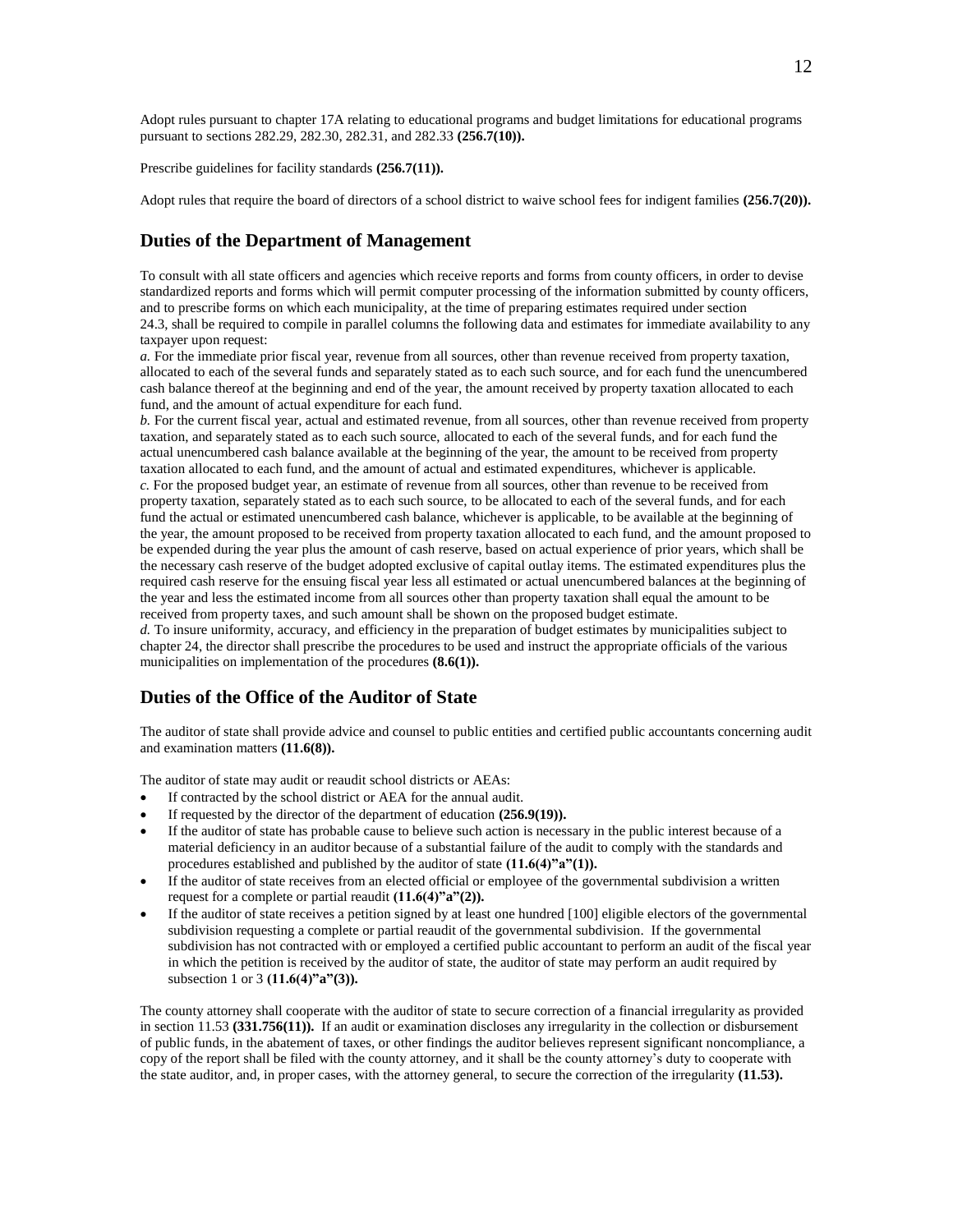## **Authority of Law, Rules, Opinions and Departmental Regulations**

### **Law**

Iowa school districts and AEAs operate under Dillon's Rule, by Iowa constitution, which states that school corporations possess and can exercise the following powers and no others: Those granted in express words, those necessarily implied or necessarily incident to the powers expressly granted, and those absolutely essential to the declared objects and purposes of the school corporation--not simply convenient or desired, but indispensable **(Merriam v. Moody's Executors, 25 Iowa 163, 170 (1868))**. School districts cannot do by indirect means anything they do not have direct authority to do, and laws granting powers to school districts shall be construed narrowly to limit district authority to the precise language of the authorizing statute **(Bishop v. Iowa State Board of Pub. Instr., 395 NW2d Iowa 838, 891 (1986)).** The mere absence of a prohibition against an action or activity in Code does not give a school district or area education agency authority to initiate that action or activity. It is fundamental that school districts are creatures of statute, with only those powers expressly conferred by statute or reasonably and necessarily implied incident to exercise of a power or performance of a duty expressly conferred or imposed **(Silver Lake Cons. Sch. Dist. V. Parker, 238 Iowa 984, 29 N.W. 2d 219; Ind. Sch. Dist. of Danbury v. Christiansen, 242 Iowa 963, 49 N.W. 2d 263).** Interpretation of school law and rules relating to the school laws may only be done by the Iowa Attorney General's Office and the Iowa Department of Education **(256.9(16)).** These Opinions or Rules, once given, have the effect of law on school corporations. The Department of Education has explicit authority to interpret school law **(Iowa District Court, Polk County, IASB v. IDoE, CV5557 (2005)). Affirmed by the Iowa Supreme Court (No. 51/05-1255 (2007)).** Interpretation of school law under chapter 256 is in addition to authority to promulgate rules or issue declaratory orders/rulings.

Attorney General's opinion may be requested by members of the general assembly, state officers (elected or appointed), and county attorneys. Local officials such as school board members, citizens, or governmental staff cannot directly request opinions of the Attorney General.

Unless otherwise specifically provided by the general assembly, whenever the following words are used in a statute enacted after July 1, 1971, their meaning and application shall be:

*a.* The word *"shall"* imposes a duty.

*b.* The word *"must"* states a requirement.

*c.* The word *"may"* confers a power. **(4.1(30)).**

It is well established that where the language of a statute is plain and unambiguous and its meaning clear and unmistakable, there is no room for construction, and we may not search for its meaning beyond the statute itself **(OAG #84-5-1(L)).**

#### **Rules**

An administrative rule, violation of which is a crime, may incorporate federal standards by reference, provided these standards are explicit and readily ascertainable **(OAG #87-10-2(L)).**

#### **Opinions of the Attorney General**

It shall be the duty of the attorney general to give an opinion in writing, when requested, upon all questions of law submitted by the general assembly or by either house thereof, or by any state officer, elective or appointive. Questions submitted by state officers must be of a public nature and relate to the duties of such officer  $(13.2(1)$ "e").

An attorney general's opinion establishes the substantive interpretation of a Code section until it is overruled, revised, withdrawn upon consideration or upset by court decision **(OAG #87-1-5).**

A footnote in OAG #92-11-3 indicates that an opinion based on a Code section which is repealed but replaced with a section having much the same language would continue to apply **(OAG #92-11-3).**

## **Various Finance Related Compliance Issues**

## **Iowa Gambling**

The department of inspections and appeals shall issue the licenses required by chapter 99B for games of skill or chance and raffles **(99B.2(1)"a").** The Social and Charitable Gambling Program administer[s Iowa Code Chapter 99B,](http://www.state.ia.us/government/dia/Chapter%2099B%20amended.pdf) which regulates games of skill or chance, raffles, bingo, social gambling and amusement devices. Qualified organizations may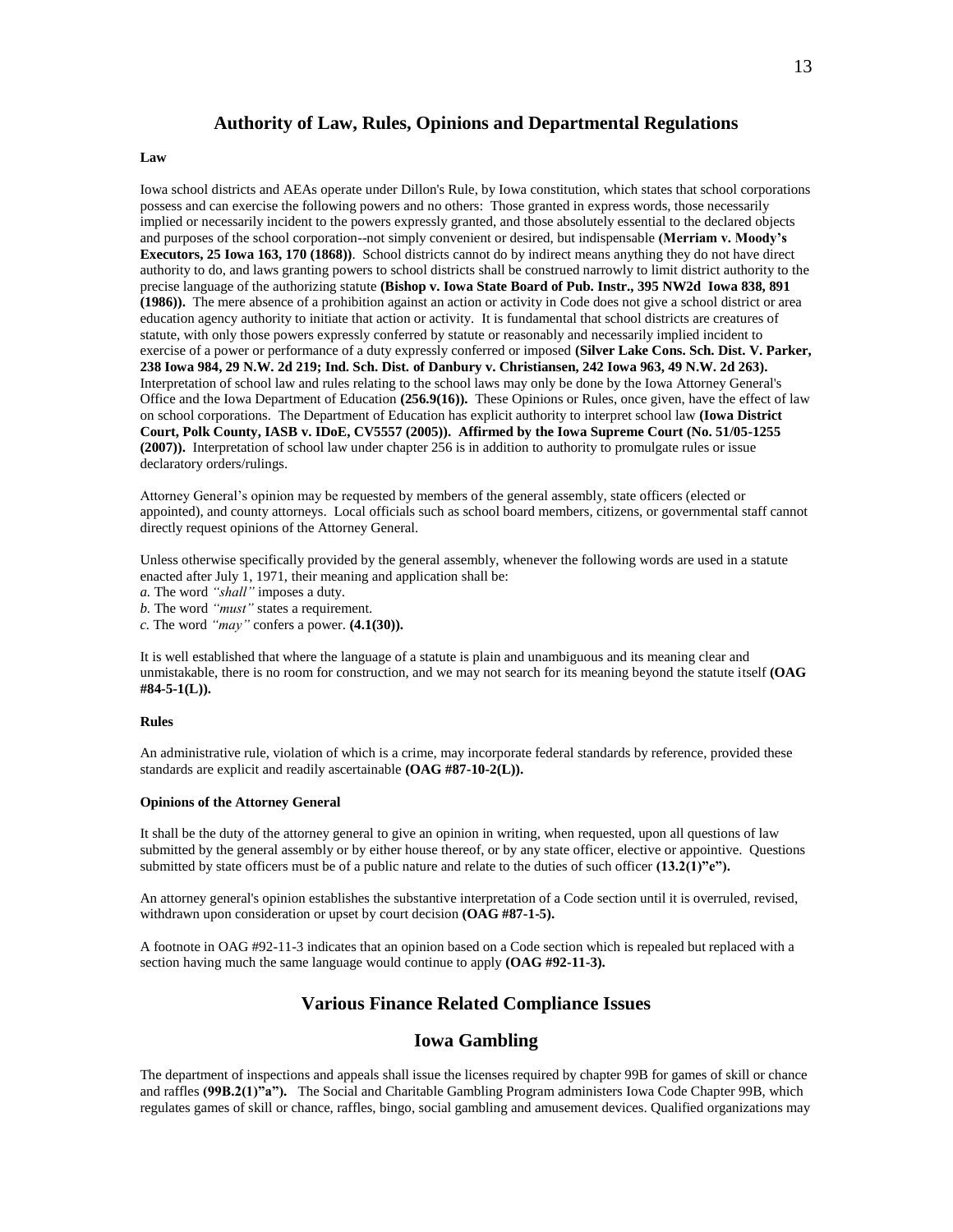obtain a social and charitable gambling license to conduct fund-raising activities benefiting educational, civic, public, charitable, patriotic, or religious purposes. The [Social and Charitable Gambling License Application](http://www.state.ia.us/government/dia/gambling%20license%20application%2006.19.09.pdf) is available online. The application form describes the various types of licenses available (bingo, raffles, amusement concessions), as well as the licensing fees and requirements. For further information on, or interpretation of gambling laws or rules, contact the Department of Inspections and Appeals, 515-281-6848.

"*Game of chance*" means a game whereby the result is determined by chance and the player in order to win aligns objects or balls into a prescribed pattern or order or makes certain color patterns appear and specifically includes but is not limited to the game defined as bingo. Game of changes does not include a slot machine **(99B.1(15)).**

"*Game of skill*" means a game whereby the result is determined by the player directing or throwing objects to designated areas or targets, or by maneuvering water or an object into a designated area, or by maneuvering a dragline device to pick up particular items, or by shooting a gun or rifle **(99B.1(16)).**

"*Raffle*" means a lottery in which each participant buys a ticket for a chance at a prized with the winner determined by a random method and the winner is not required to be present to win. Raffle does not include a slot machine **(99B.1(26)).**

"*Social games*" means and includes only the activities permitted by section 99B.12, subsection 2 **(99B.1(27)).**

"*Qualified organization*" means any licensed organization which dedicates the net receipts of a game of skill, game of chance or raffle as provided in section 99B.7 and meets the requirements of section 99B.7, subsection 1, paragraph "m" **(99B.1(25)).**

Department of Inspection rules include the following license exception for student game nights: *Schools.* The following provisions apply to schools as defined in 107.1(10A,99B). Schools are not required to have a license if all of the following are complied with:

*a. Approval.* Public school organizations must receive approval for the game night from the board of directors, and private school organizations must receive approval for the game night from authorities in charge.

*b. Participants.* Only students shall be allowed to participate in game nights sponsored by organizations of public and private schools.

*c. Participation fees.* No participation fees are allowed. Students may use only play money for the game night.

*d. Prizes.* No restrictions or limits are placed upon prizes.

*e. Reports.* No reports are required for schools holding game nights pursuant to this subrule.

*f. Frequency.* There is no restriction on the frequency of game nights for schools **(IAC 481—107.5(1)).**

*"School"* means an organization within a public school or private school accredited by the state board of education **(IAC 481—107.1).**

The board of directors of a school district may authorize that public schools within that district may authorize that games of skill, games of chance, bingo and raffles may be held at bona fide school functions, such as carnivals, fall festivals, bazaars and similar events. Each school shall obtain a license pursuant to this section prior to permitting the games or activities on the premises. However, the board of directors of a public school district may also be issued a license under this section. However, a board of directors of a public school shall not spend or authorize the expenditure of public funds for the purpose of purchasing a license. The department of inspections and appeals shall provide by rule a short form application for a license issued to a board of directors. Upon written approval by the board of directors, the license may be used by any school group or parent support group in the district to conduct activities authorized by this section. The board of directors shall not authorize a school group or parent support group to use the license more than twice in 12 months **(99B.7(2)"b").**

More information on game nights is found in Iowa Code section 99B.8.

Other exceptions from licensure are found in Iowa Code sections 99B.10 to 99B.12A and include such things as bona fide contests or competitions and social games between individuals.

The receipts from a raffle are required to be kept in a separate financial account **(99B.7(1)"d"(3)"d").** For a school district or AEA this means that the district or AEA shall establish a locally defined project code within its accounting system to track the gross revenues, expenditures, and balances from each specific raffle separately; and no transactions related to that raffle shall be commingled into any other account within the district's or AEA's accounting system.

*The regulations, restrictions and exceptions on gambling; the limitations on the nature and value of prizes; the size, location, and amount of signage, and the timing and reporting requirements, are extensive and cannot be covered here.*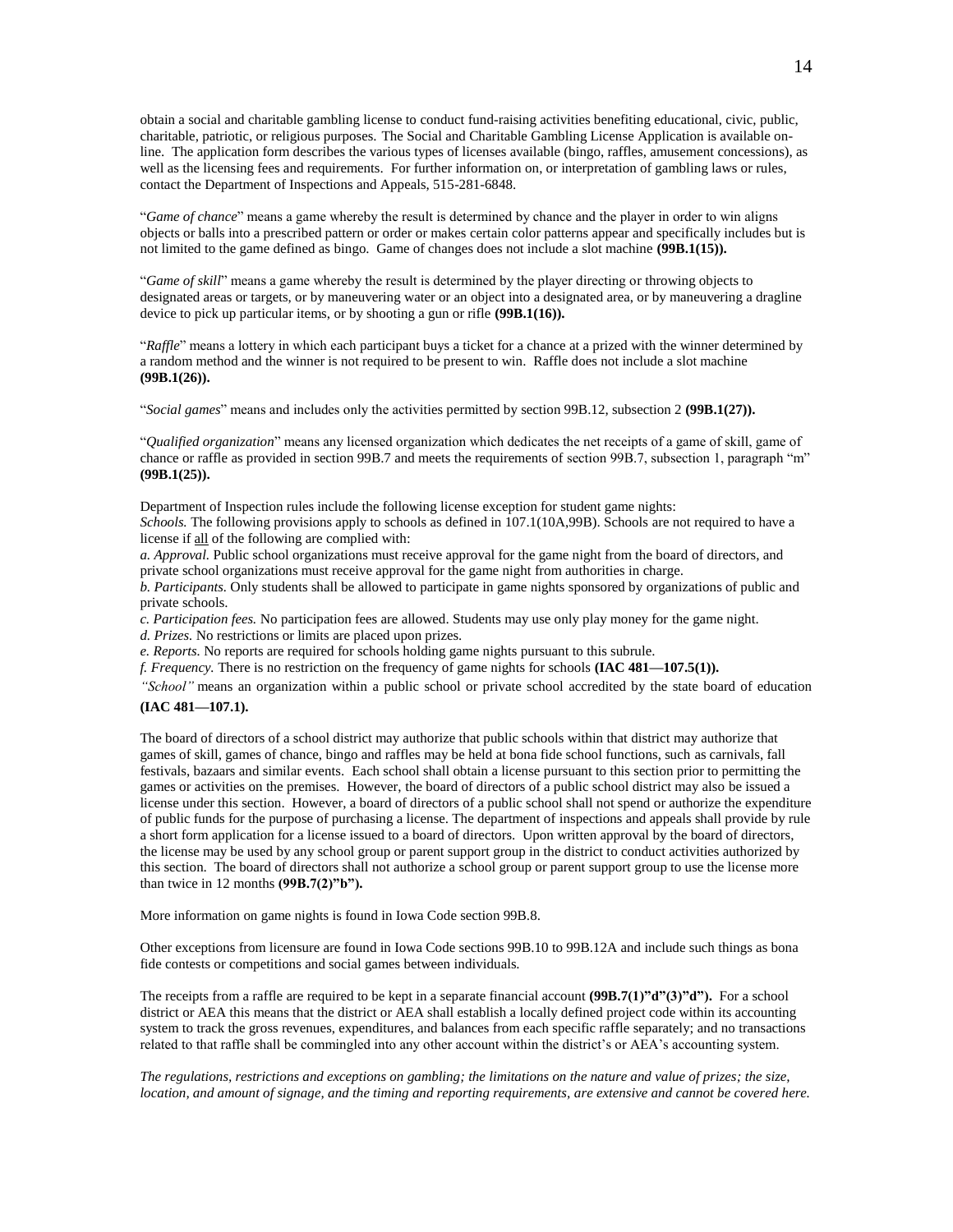*For specific information that applies to your district or AEA, contact the Department of Inspections and Appeals, 515- 281-6848.*

## **Sales Tax on Gambling Receipts**

Gambling receipts are generally subject to Iowa sales tax, even for nonprofit organizations. So licensees must file a state sales tax return with the Iowa Department of Revenue. The word "donation" printed on a gambling ticket does not exempt it from sales tax. All licensees must make arrangements with the department of revenue to obtain a sales tax permit. For assistance determining who must file and how to file and pay sales tax on gambling receipts, contact the Iowa Department of Revenue, Taxpayer Services Section at 1-800-367-3388.

Prize winners must pay income tax on their winnings of any dollar amount. All prizes awarded are Iowa earned income and are subject to state and federal income tax laws. A person conducting a game of skill, game of chance, or a raffle shall deduct state income taxes, pursuant to section 422.16, subsection 1, from a cash prize awarded to an individual. An amount deducted from the prize for payment of a state tax shall be remitted to the department of revenue on behalf of the prize winner **(99B.21).**

For the purposes of this subsection, state income tax shall be withheld on winnings in excess of \$600 derived from gambling activities authorized under chapter 99B **(422.16(1)"d").**

Every person making any payment of a "prize subject to withholding" must deduct and withhold a tax in an amount equal to 5 percent of the prize from a game of skill, a game of chance, or a raffle. The tax must be deducted and withheld upon payment of the winnings to a payee by the person making this payment. Any person or payee receiving a payment of winnings subject to withholding must furnish the payer with a statement as is required under Treasury Regulation Section 31.3402(q)-1, paragraph "e," with the information required by that paragraph. Payers of prizes subject to withholding must file Form W-2G with the Internal Revenue Service, the department of revenue, and the payee of the prize by the dates specified in the Internal Revenue Code and in Iowa Code section 422.16. The W-2G form must include the information described in Treasury Regulation Section 31.3402(q)-1, paragraph "f." "Prizes subject to withholding" means any payment of a prize where the amount won exceeds \$600 **(IAC 701--46.1(1)"e").**

Federal postal regulations may prohibit using the mails to distribute printed matter that advertises most forms of gambling. For information, contact the United States Postal Service or review the website at [www.usps.com.](http://www.usps.com/)

# **Iowa Sales and Use Taxes**

#### **Collection of tax on sales**

Sales from educational activities are exempt from sales and use taxes if the entire proceeds are expended for educational purpose. The gross receipts from games of skill, games of chance, raffles, and bingo do not qualify for the exemption, and are generally subject to Iowa sales and use tax, even for nonprofit organizations.

The sales price from sales or rental of tangible personal property, or services rendered by any entity where the profits from the sales or rental of the tangible personal property, or services rendered are used by or donated to a government entity and where the entire proceeds from the sales, rental, or services are expended for educational purposes. This exemption does not apply to the sales price from games of skill, games of chance, raffles, and bingo games as defined in chapter 99B. This exemption is disallowed on the amount of the sales price only to the extent the profits from the sales, rental, or services are not used by the appropriate entity and expended for educational purposes **(423.3(78)).**

"*Tangible personal property*" means personal property that can be seen, weighed, measured, felt, or touched, or that is in any other manner perceptible to the senses. "*Tangible personal property*" includes electricity, water, gas, steam, and prewritten computer software **(423.1(59)).**

"*Sales*" or "*sale*" means any transfer, exchange, or barter, conditional or otherwise, in any manner or by any means whatsoever, for consideration **(423.1(50)).**

"*Services*" means all acts or services rendered, furnished, or performed, other than services used in processing of tangible personal property for use in retail sales or services, for an employer who pays the wages of an employee for a valuable consideration by any person engaged in any business or occupation specifically enumerated in section 423.2. The tax shall be due and collectible when the service is rendered, furnished, or performed for the ultimate user of the service **(423.1(54)).**

*"Lease or rental"*: